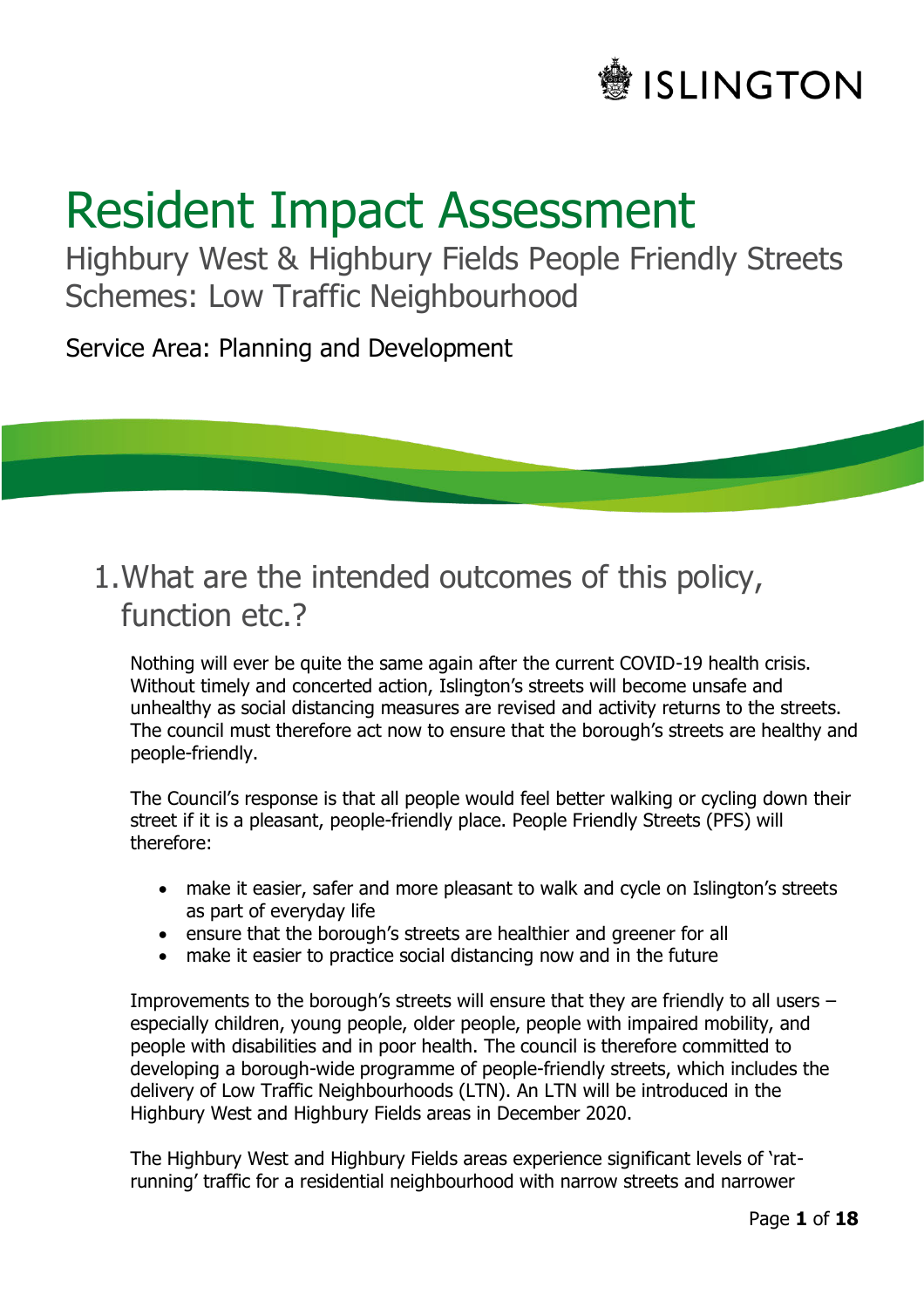footways. Vehicles use the area as a short-cut between Holloway Road, Highbury Grove, Blackstock Road and Finsbury Park.

The Highbury LTN's will be the sixth and seventh to be delivered in the PFS Programme. They will both be introduced under an Experimental Traffic Order (ETO) which is planned for implementation in late-November 2020. The Highbury LTNs will be delivered as part of Islington's PFS Programme and will provide a more pleasant environment for walking and cycling at a safe distance, by eliminating non-local traffic using neighbourhood roads as short cuts.

The Highbury West area is home to Arsenal Football Club and the Emirates Stadium, attracting large numbers of visitors during match days. To preserve local resilience on match days, the local area features match day parking restrictions, which prevent motorists from driving into the area and overwhelming the local roads and parking infrastructure. In addition, match day TMOs are put in place for some games where visitor numbers are expected to be at their highest. The match day TMO includes closures on the following roads: Drayton Park (north of Aubert Park roundabout junction), Gillespie Road (east of junction with St Thomas's Rd), Highbury Hill (north of junction with Aubert Park), Elfort Rd, Hornsey Rd (south of junction with Citizen Rd) and Benwell Rd. Entry to these roads is controlled by manned temporary traffic barriers, operated by Arsenal's match day stewards.

In order to preserve the integrity of Arsenal's hostile vehicle mitigation strategy and ensure the safety of residents and visitors during match day operations, the filter on Benwell Road will be suspended while the match day TMO is in operation and the road is under the control of Arsenal's match day stewards. This is to enable controlled vehicular access to the stadium's car park on Queensland Road, via the junction of Drayton Park and Benwell Road. Only a limited number of vehicles will be able to travel through the filter to the Arsenal stadium car park on Queensland Road. Aside from these concessions, all traffic movement along Benwell Road will remain restricted

Local people know their own neighbourhoods best. The first stage of public early engagement with the council's PFS programme began on 29 May 2020 using the Commonplace online platform to gather local insight into road issues across the council. The LTN schemes at Highbury West and Highbury Fields will be implemented on a trial basis (under the above mentioned ETO), and will be reviewed in light of monitoring and feedback from local people, including a full public consultation approximately a year after the implementation of the trial.

The implementation of a borough-wide programme of PFS will support the council's objective of achieving net zero carbon emissions in Islington by 2030. It will also contribute to the delivery of a Fairer Islington by: making it easier and safer for people to travel on foot, by bicycle and public transport; supporting people to live healthier lives; supporting local shops, markets and businesses; and enabling residents to remain socially active and connected to their community.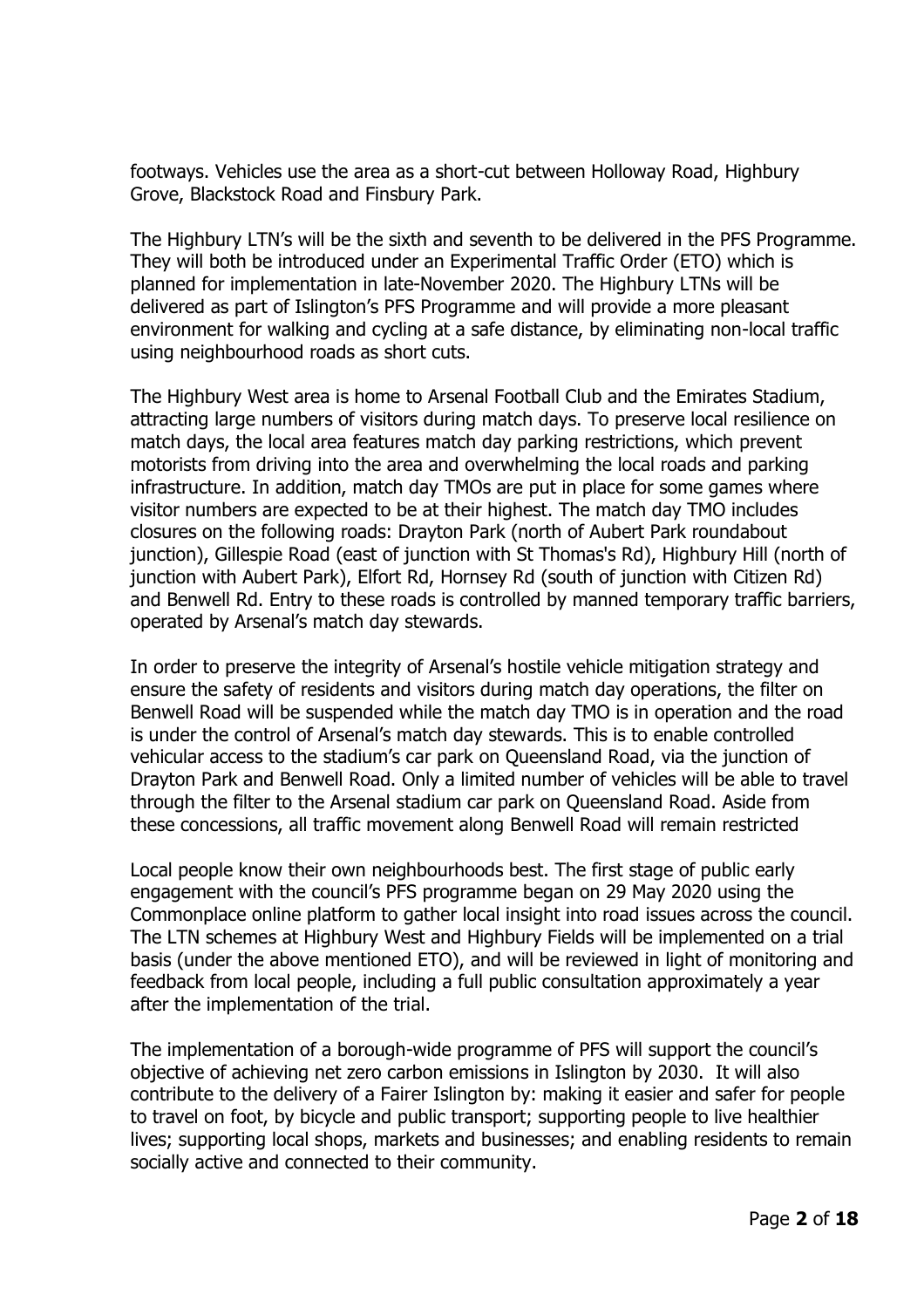This RIA relates to the implementation of the Highbury West and Highbury Fields LTNs in the Highbury West and Highbury East wards.

# 2. Islington Residents Profile

Highbury West and Highbury Fields LTNs are located within the wards of Highbury West and Highbury East respectively.

Who is going to be impacted by this change i.e. residents / service users / tenants?

|                                 | London              | Islington         | <b>Highbury</b><br><b>West Ward</b> | <b>Highbury</b><br><b>East Ward</b> |
|---------------------------------|---------------------|-------------------|-------------------------------------|-------------------------------------|
|                                 | Total:<br>8,173,941 | Total:<br>206,125 | Total:<br>15,030                    | Total:<br>11,634                    |
| Gender: Female                  | 51%                 | 51%               | 51%                                 | 51%                                 |
| Gender: Male                    | 49%                 | 49%               | 49%                                 | 49%                                 |
| Age: Under 16                   | 20%                 | 16%               | 15%                                 | 17%                                 |
| Age: 16-24                      | 12%                 | 14%               | 12%                                 | 11%                                 |
| Age: 25-44                      | 36%                 | 42%               | 49%                                 | 43%                                 |
| Age: 45-64                      | 21%                 | 19%               | 17%                                 | 19%                                 |
| Age: $65+$                      | 11%                 | 9%                | 7%                                  | 10%                                 |
| <b>Disabled</b>                 | 14%                 | 16%               | 19%                                 | 14%                                 |
| Ethnic group: BME               | 40%                 | 32%               | 32%                                 | 23.5%                               |
| Ethnic group: White             | 60%                 | 68%               | 68%                                 | 76.5%                               |
| Religion or belief: Christian   | 48.5%               | 40%               | 39%                                 | 40%                                 |
| Religion or belief: Muslim      | 12%                 | 9%                | 10%                                 | 7%                                  |
| Religion or belief: Other       | 10%                 | 4%                | 3%                                  | 4%                                  |
| Religion or belief: No religion | 51%                 | 51%               | 31%                                 | 34%                                 |
| Religion not stated             | 49%                 | 49%               | 17%                                 | 15%                                 |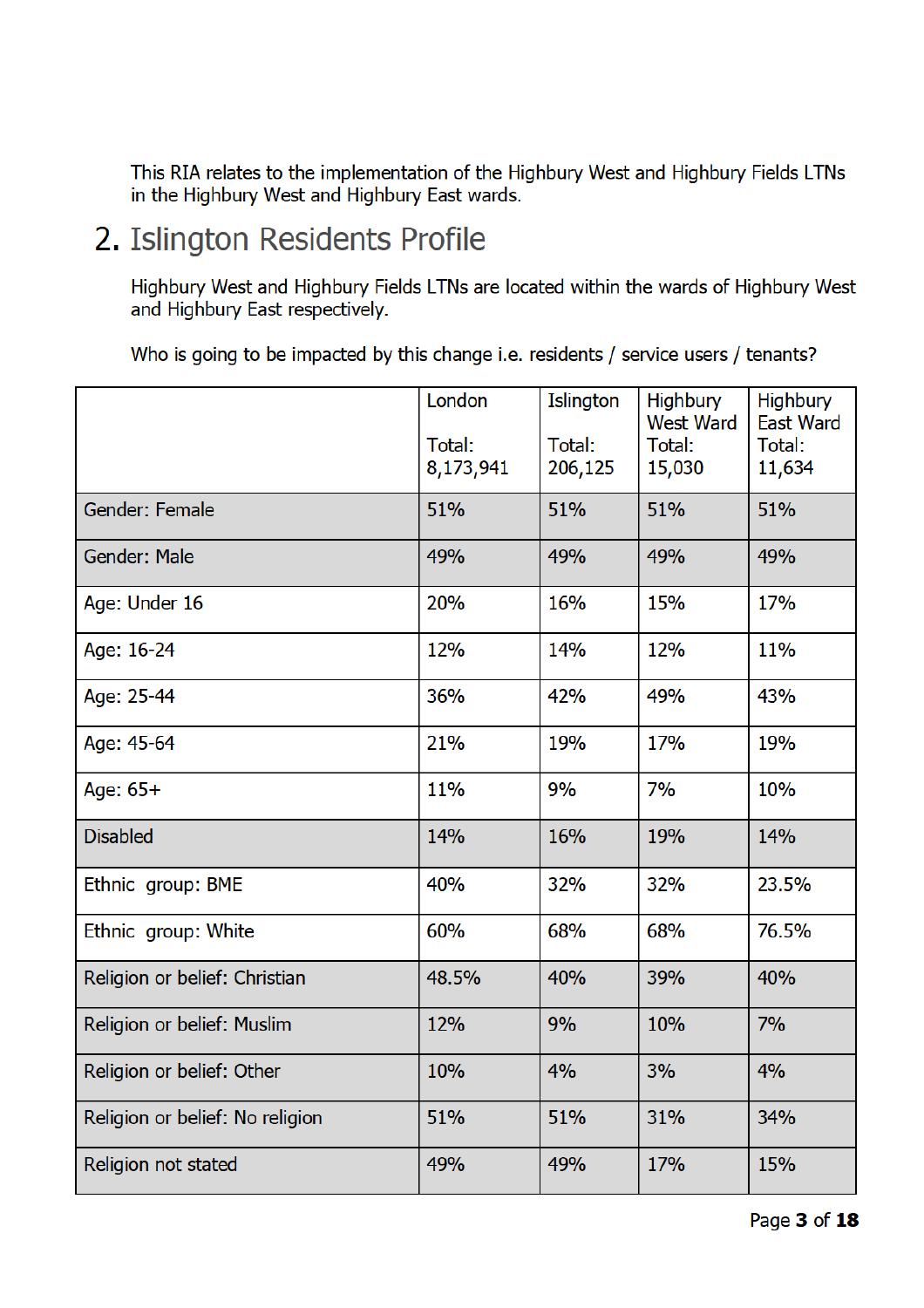Source: 2011 Census data available at: https://www.nomisweb.co.uk/

# Profile analysis

16% of people living in Islington identify themselves as having a disability compared to the London average of 14%. The percentage of Islington residents who have declared they have a disability in Highbury West is higher than the Borough average; this is referred to in the assessment of equalities impacts. Conversely, Highbury East is slightly lower than the Islington average and reflects the London average.

Socio-economic and disability data indicates that both Highbury West and Highbury East wards has slightly more deprivation than London overall, but less deprivation than Islington as a whole. Highbury East and Highbury West wards are ranked respectively as the 16<sup>th</sup> and 13<sup>th</sup> most deprived wards in Islington of the 16 wards<sup>1</sup>.

Whilst private cars, taxis, and private hire vehicles can be an important means of transport for disabled people, the main means of transport used by disabled Londoners at least once a week are walking (78%), bus (55%), car as passenger (44%) and car as driver (24%)<sup>2</sup>.

# Highbury West

6.4% of Highbury West ward residents are listed as claiming out of work benefits compared to 7.2% in Islington<sup>3</sup>. Highbury West has an Index of Multiple Deprivation (IMD) score of 24.4, 10.6 points lower than the Islington average of 36. For reference, London's average IMD score is 24.

Highbury West has a slightly higher percentage of disabled residents, at 19% compared to Islington's 16%.

There is an equal percentage of BME residents in the Highbury West ward, to the Islington average of 32%.

# Highbury East

5.8% of Highbury East ward residents are listed as claiming out of work benefits compared to 7.2% in Islington<sup>4</sup>. Highbury East has an Index of Multiple Deprivation

<sup>&</sup>lt;sup>1</sup> MHCLG: Indices of Deprivation 2019

<sup>&</sup>lt;sup>2</sup> Travel in London: Understanding our diverse communities 2019, (TfL, 2019)

<sup>&</sup>lt;sup>3</sup> Nomis: 2011 Ward Labour Market Profile E36007402 : Highbury West (benefit claimant figures for August 2020)

<sup>4</sup> Nomis: 2011 Ward Labour Market Profile E36007401 : Highbury East (benefit claimant figures for August 2020)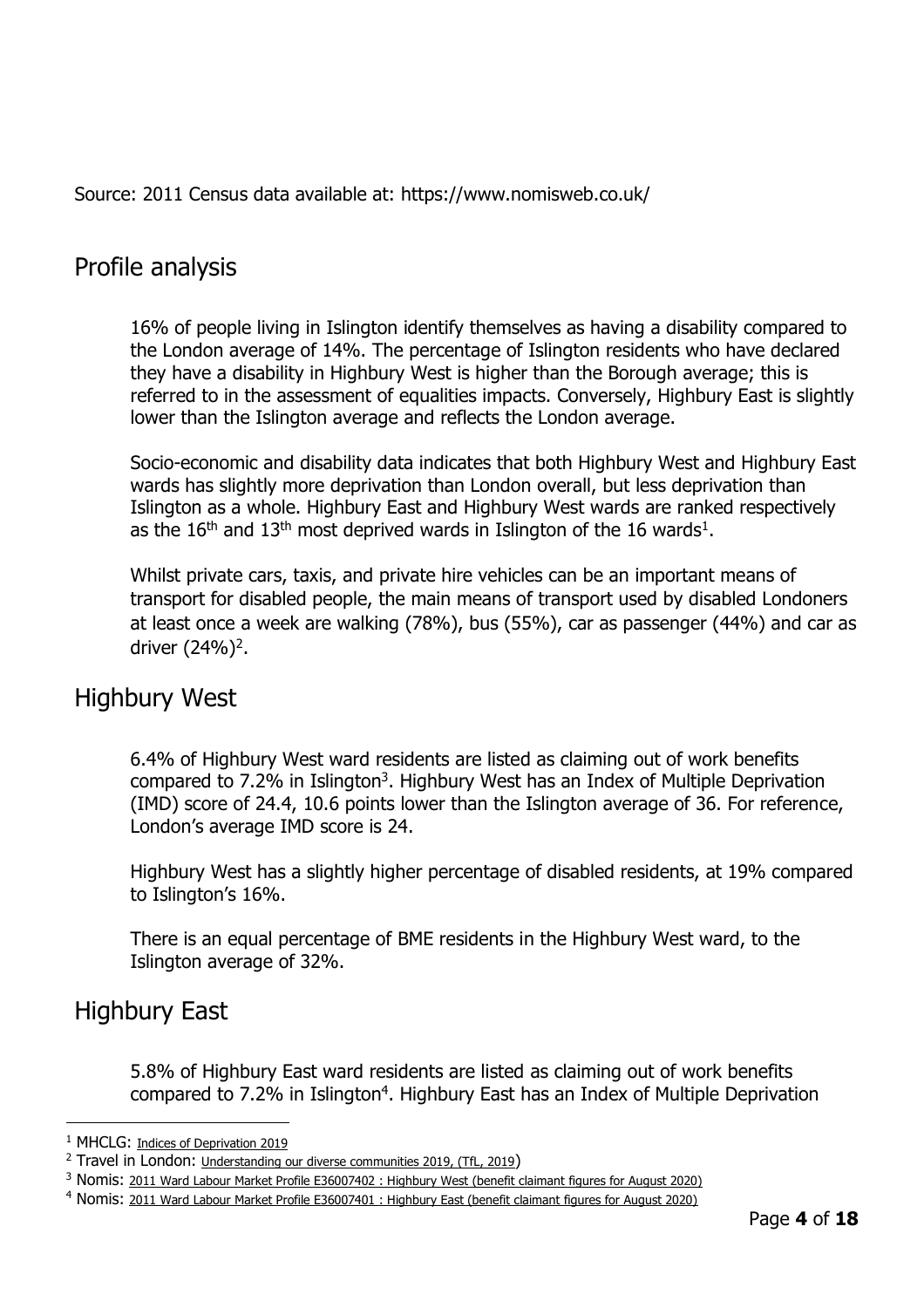(IMD) score of 20.7, 15.3 points lower than the Islington average of 36. For reference, London's average IMD score is 24.

Highbury East has a slightly lower percentage of disabled residents, at 14% compared to Islington's 16%.

There is a lower percentage of BME residents in the Highbury East ward at 23.5%, compared to the Islington average of 32%.

# 3.Equality impacts of Highbury West and Highbury Fields People Friendly Streets

#### **Overview**

The implementation of the Highbury West and Highbury Fields LTNs would deliver positive impacts overall in terms of supporting public health, improved air quality, and accommodating and enabling active travel. Both LTNs have the potential to contribute to creating a Fairer Islington by: supporting local shops and businesses; making it easier and safer for people to travel on foot, by bicycle and public transport; supporting people to live healthier lives; and enabling residents to remain socially active and connected to their community.

The main beneficiaries of the response will be people walking, cycling or using mobility scooters or cycles adapted for disabilities by removing through-traffic from the scheme area and reducing road danger.

On balance the council has a responsibility to its residents to ensure that the Equalities Act is upheld in all its work and projects.

This assessment considers both positive and negative impacts of the proposals whereby in some instances a balanced view is taken between positive and negative impacts, in particular where the impacts are considered to have both a positive and negative impact on one group with protected characteristics, especially where there is variation between the requirements of different individuals within an equalities group. For example, while some disabled people may rely on cars for mobility there are also many disabled people who use other modes and therefore for most groups the impacts will be a mix of positive and negative depending on the particular mode of travel generally used.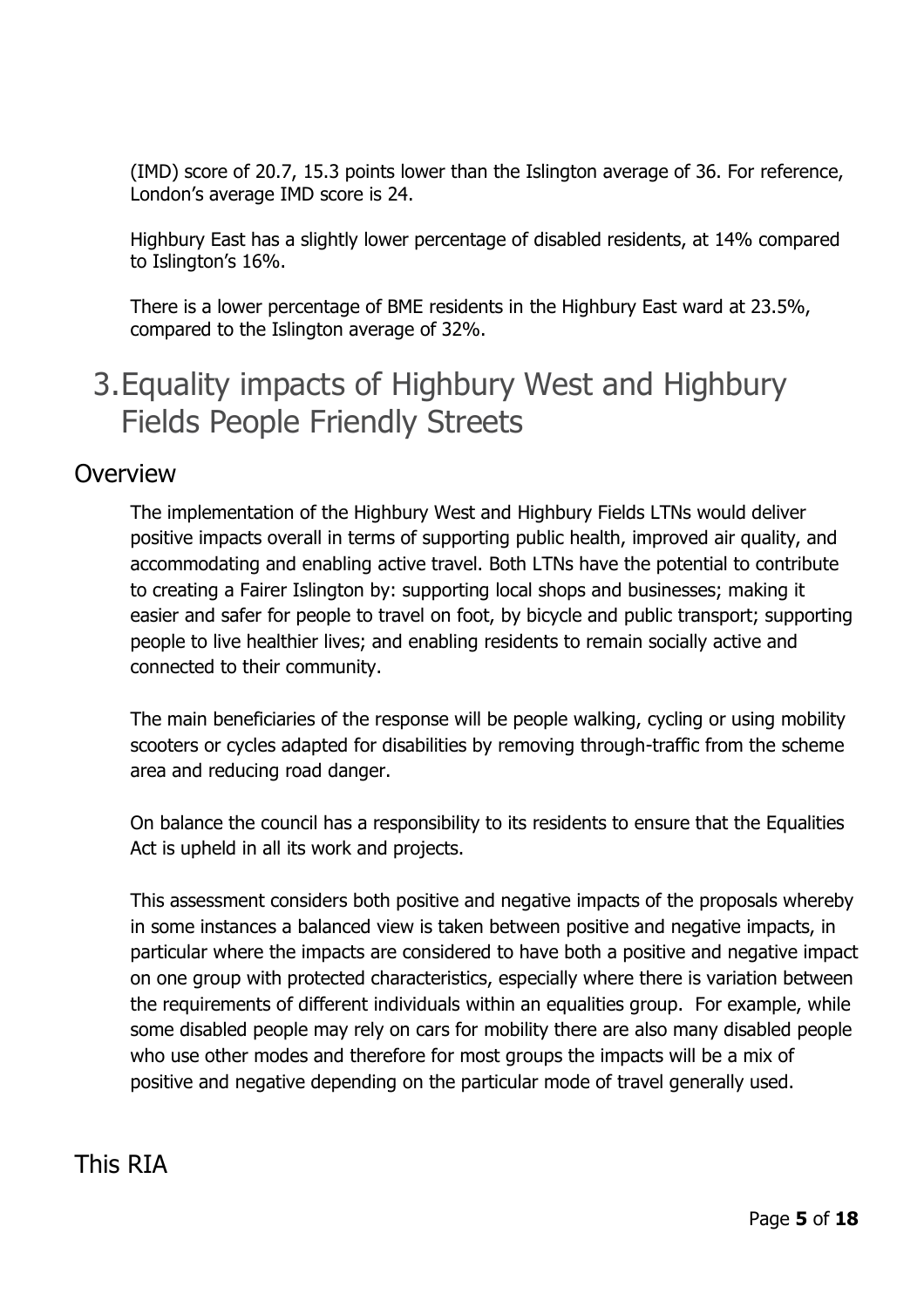This RIA identifies general positive and negative impacts for equalities groups and details the specific positive and negative impacts of the Highbury West and Highbury Fields PFS schemes.

During the first lockdown, public transport trips significantly fell across London due to a reduction in the demand for travel, and the severe decrease in public transport capacity due to the need to maintain physical distance. As the lockdown measures ease following the most recent lockdown, physical distancing rules of some degree are likely to remain for some time. Consequently, more people could be drawn to driving, resulting in increased congestion on roads, increased pollution and conflicts with pedestrians and people using cycles.

Islington has one of the lowest proportions of car ownership per household in the country, with 69% of households having no access to a car<sup>5</sup>. TfL has analysed that two thirds of car journeys in London can be walked or cycled $6$  - this proportion is likely to be even greater in an inner London borough like Islington. This has two implications: that a majority of people in Islington rely on walking and cycling for their daily trips rather than driving, and that many existing car journeys could be shifted to active travel modes, with public health and air quality benefits for all Islington residents.

Given the reasons above, more space needs to be allocated to active travel modes. These modes make a significant contribution to reducing road traffic congestion and improving health. They are also an affordable way of getting around.

# a. Generally positive impacts

Successful implementation of the Highbury West and Highbury Fields LTNs should deliver the creation of streets that welcome people from all walks of life and represent a fairer balance of different modes of travel.

The Highbury West and Highbury Fields LTNs will reduce road danger and improve accessibility, which should provide benefits to all residents with protected characteristics. The measures should also reduce the negative impacts of traffic, improving air quality, reducing injuries from road traffic collisions and community severance.

The design of the scheme has been developed with the aim to improve Highbury in alignment with the healthy streets indicators:

<sup>5</sup> LBI: Draft Islington Transport Strategy 2019

<sup>&</sup>lt;sup>6</sup> GLA: Health Impact of Cars in London 2015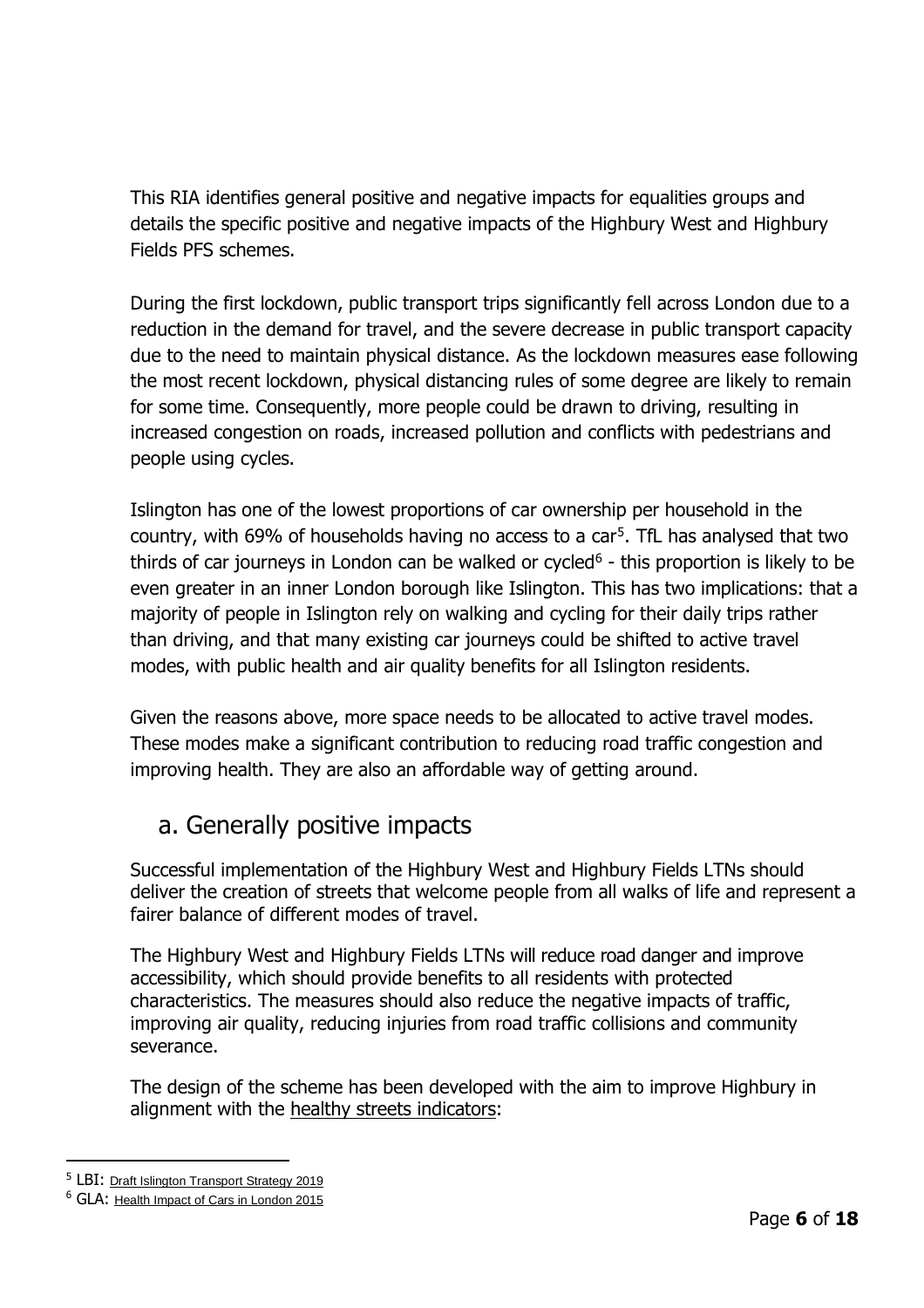- Pedestrians for all walks of life: As a result of this scheme all types of pedestrians will benefit from an increased level of road safety as a result of the reduction in vehicles traveling through Highbury.
- Easy to cross: as a result of this scheme there will be considerably less traffic on many roads in Highbury. This will mean that there are more opportunities to cross informally and formal crossings will be safer for pedestrians.
- Not too noisy: the reduction in traffic on main roads will also lead to a reduction in noise pollution
- People choose to walk and cycle: it is anticipated that as a result of the reduction in vehicle traffic on the roads of Islington it will empower people with protected characteristics to cycle as a big obstacle to cycling for many people is fear of traffic. Moreover, the expected increase in walking and cycling will heighten natural surveillance, and thus improve the sense of safety for those passing through the area.
- Clean air: cars and other motor vehicles are a major source of air pollution. The reduction of traffic on Highbury's roads is anticipated to lower the air pollution in and around Highbury, an area which includes a football stadium, outdoor street vendors, public spaces with seating and nearby residential streets.
- People feel safe: motor vehicles are a source of danger to pedestrians and cyclists traveling on the roads. The reduction in motor vehicles is expected to make people feel safer when walking and cycling thereby empowering people to do so.

Below these generally positive impacts are made specific in how they could materialise for people with protected characteristic.

# b. Specific positive impacts

### Protected Characteristic: Age

An increase in walking and cycling benefits children in terms of reducing childhood obesity.

The Fair Futures Commission found that some of the barriers to children and young people travelling independently revolved around concerns for personal safety. Reduced road danger should facilitate independent travel for children and young people, which is crucial to healthy child development.

Older people, who have higher instances of disabling conditions such as mobility impairment, deafness or blindness will benefit from reduced traffic and road danger because of the lower volumes of cars traveling through the area. In addition, older people are also more likely to live with dementia and will benefit from reduced noise pollution.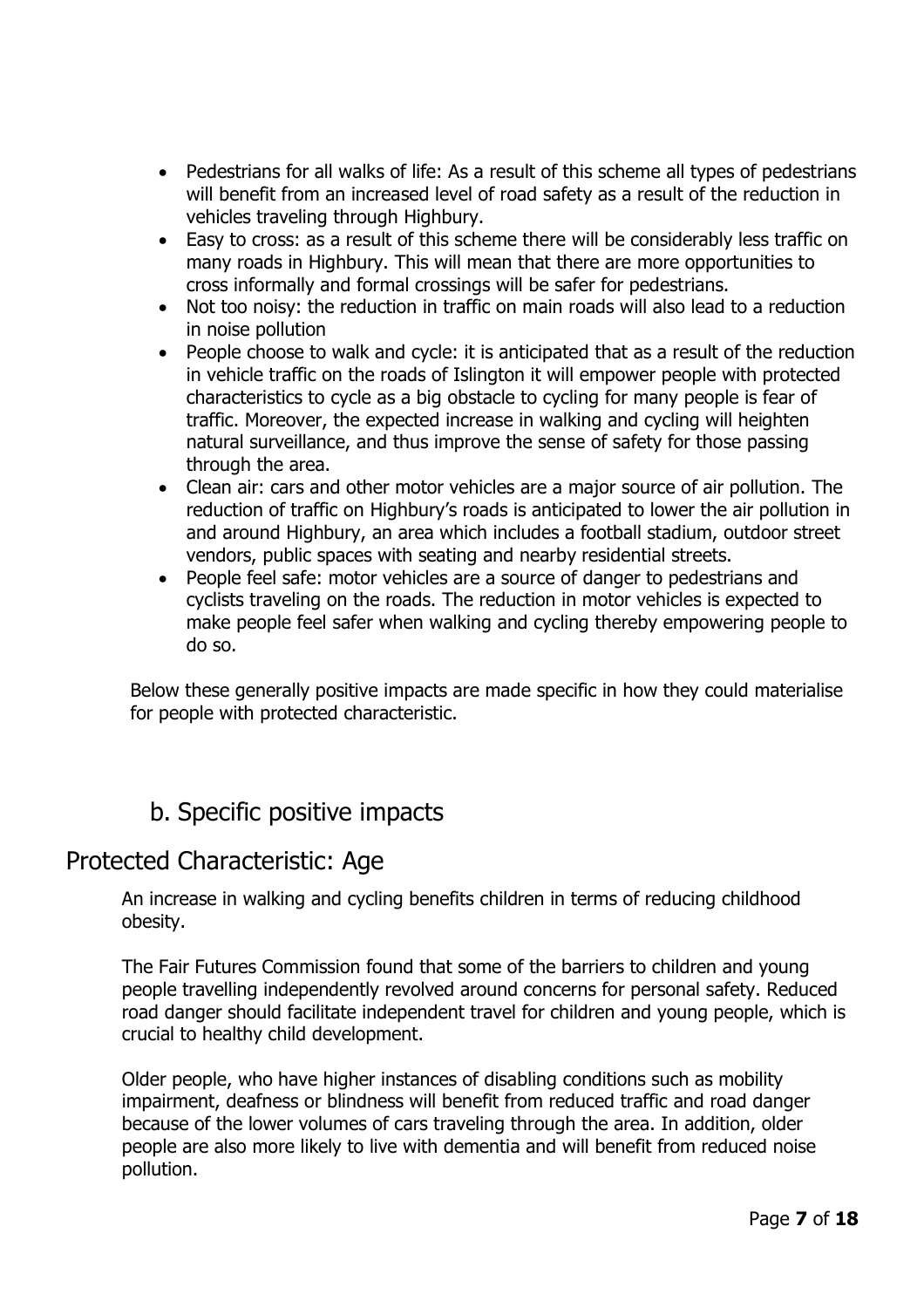The Highbury West and Highbury Fields LTNs will create improved conditions for cycling, particularly benefitting those older or younger residents with less balance who may want to choose adapted cycles away from traffic.

Air pollution from cars has a significant impact on younger people who are closer to the car exhaust level and who have lungs that are still developing, a growing body of research demonstrates that this impact can result in significant health complications later in life impacting on their life expectancy and quality of life.

Older and younger people will benefit from safer crossings in particular because they can take longer to cross the road than the average aged person.

### Protected Characteristic: Disability

Compared to the London average, an equal proportion of people in the Highbury East ward identify themselves as being disabled (London 14%, Highbury East 14%); however, for Highbury West residents the figures are slightly higher at 19%. For reference the average Islington percentage is 16%.

Pedestrian enhancements could be of particular benefit to people with a disability in terms navigating an urban environment, including but not limited to those using walking aids, wheelchair or mobility scooter.

In residential areas, those with cognitive disabilities could benefit from reduced levels of noise pollution, supported by the neighbourhood walking and cycling improvements and the removal of through-traffic. Moreover, people with a disability may feel more comfortable accessing the businesses in Highbury, due to the reduction in traffic as a result of the PFS measures.

Research has shown that one of the main reasons that disabled people do not cycle more is due to inaccessible infrastructure, even though 75% of disabled cyclists report that they find cycling easier than walking. The proposals in Highbury West and Highbury Fields will greatly improve conditions for disabled cyclists by reducing road danger without the need for further traffic calming measures.

In this way, providing better conditions for cycling can empower more disabled people to cycle, particularly those with less balance who may want to choose adapted cycles away from traffic. All modal filters in both schemes have been designed in a way that is inclusive and accessible to larger cycles such as tricycles and cargo cycles.

#### Protected Characteristic: Gender reassignment

No specific impacts identified.

### Protected Characteristic: Pregnancy and maternity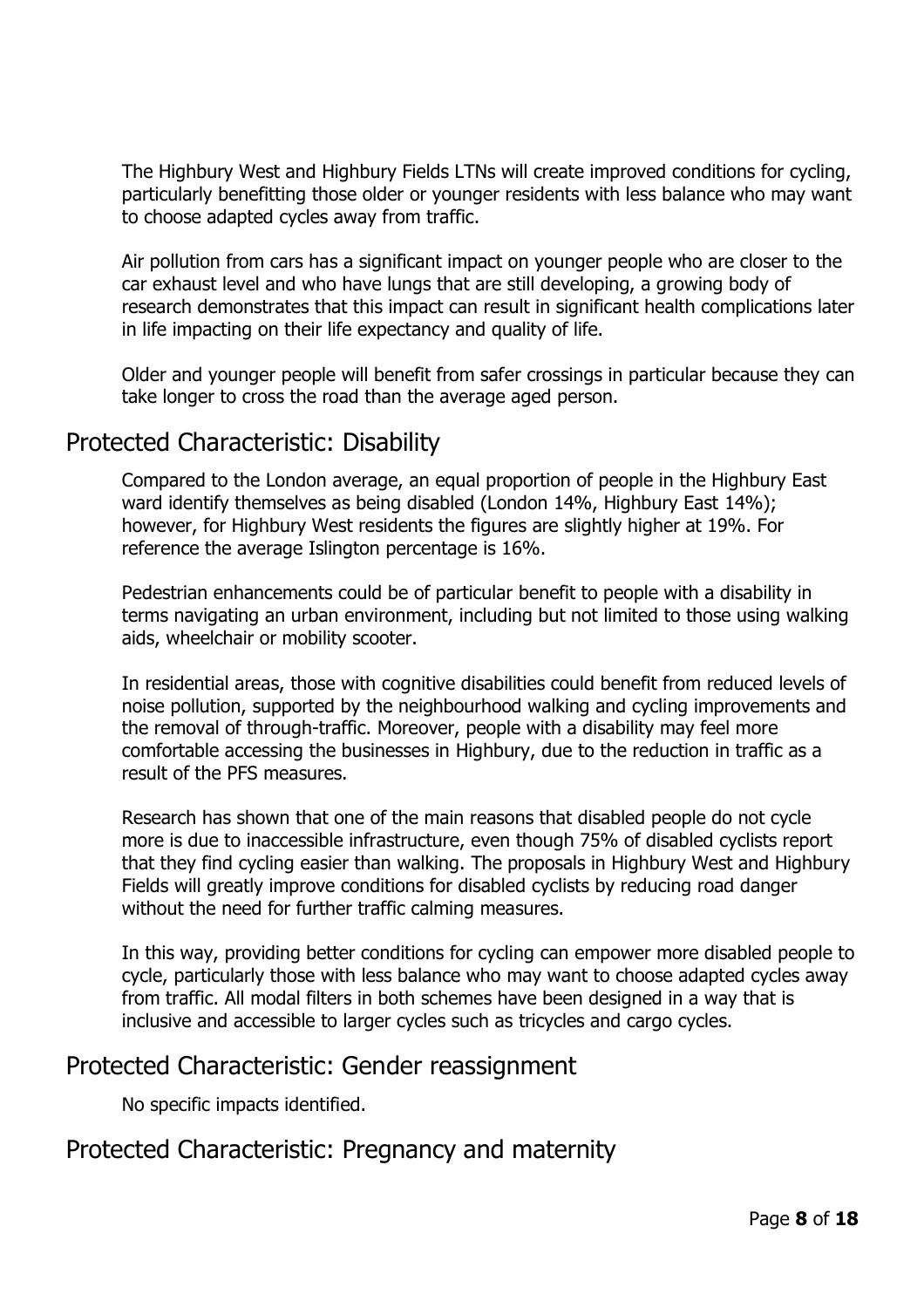Reduced volumes of traffic and speeds will create a less stressful environment, supporting a healthy pregnancy.

Parents and carers with prams will benefit from a better walking environment and reduced traffic flows when crossing roads, especially in the vicinity of schools.

Parents who use bicycles or cargo cycles for family mobility will benefit from traffic filtering. The road closures will be designed in a way that is permeable and accessible to larger cycles. It is also anticipated that increased safety for cyclists will empowering parents to use cargo bikes who don't currently use them.

The modal filters will create informal play space for children specifically around closure locations where there will be very low traffic following implementation.

#### Protected Characteristic: Race

Developing research has concluded that Black, Asian and Ethnic Minority people are twice more likely to die of coronavirus in the UK than white people making them specifically more vulnerable since the pandemic. As prescribed by Central Government guidance creating safe cycle routes provides an alternative means of travel to public transport as the country emerges from the health emergency. Both Highbury proposals will create opportunity for safe physical distancing.

The measures will also decrease the traffic on roads around Highbury, which will reduce road danger and thereby empower more cycling among BAME people who are underrepresented among people who cycle for transport and for exercise.

### Protected Characteristic: Religion or belief

No specific impacts identified

#### Protected Characteristic: Sex

Women - who are more likely than men to be moving through public space with baby prams, and expectant mothers and mothers with young children - may also particularly benefit from improved walking and cycling conditions and reduced traffic levels.

In London, women are less represented than men in cycling, and lack of cycle infrastructure disproportionally impacts women, attributable in part to a more risk averse attitude to mixing with traffic. Reduced traffic and new cycle infrastructure will therefore benefit and empower more women to cycle.

### Protected Characteristic: Sexual orientation

No specific impacts identified

#### Protected Characteristic: Socio-economic status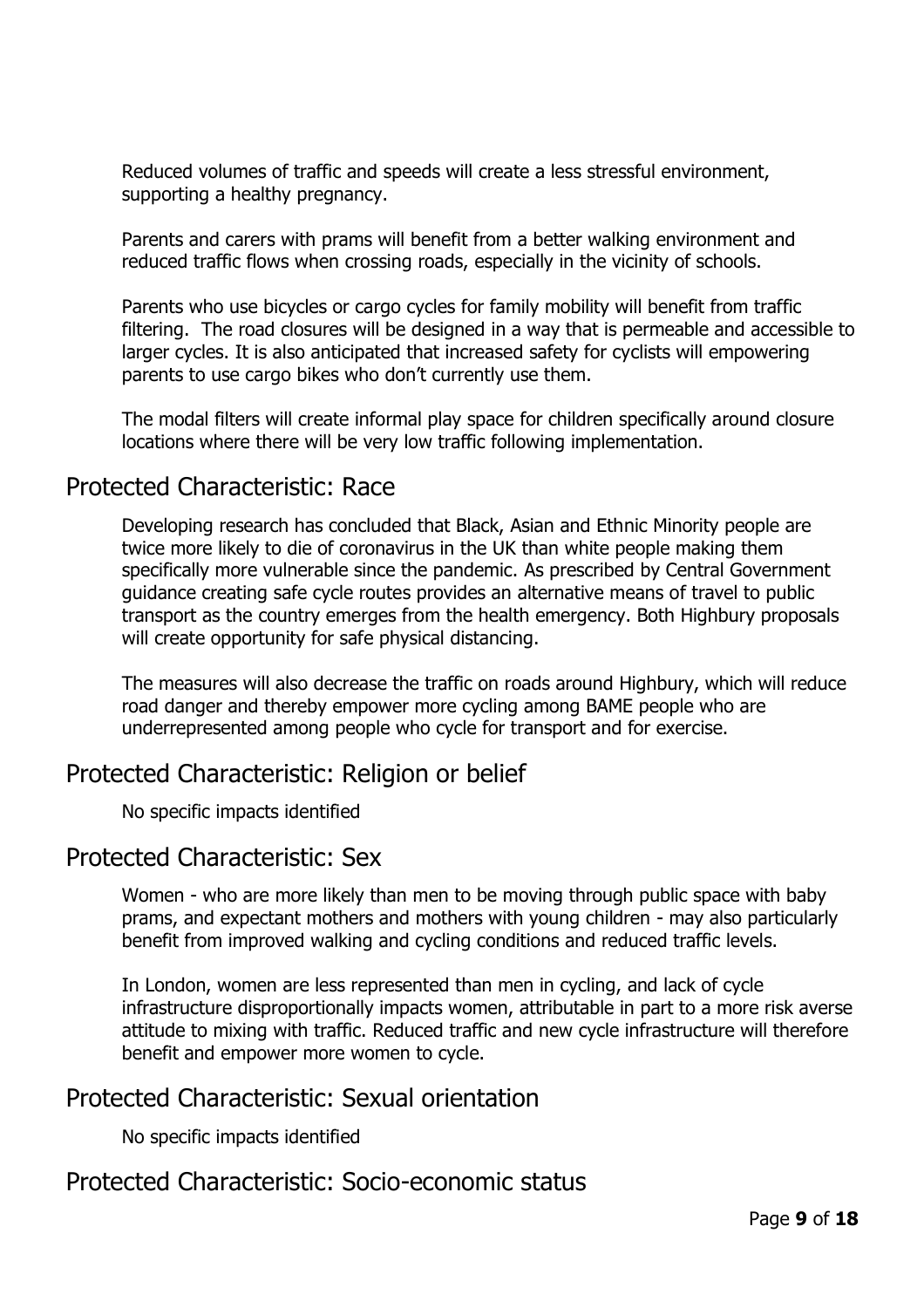Busier roads often dominate more deprived communities. Walking and cycling improvements will benefit those living near busy roads and collision hot-spots when they are moving around their local area.

Car ownership is generally correlated to household income in London. Therefore, less affluent household are less likely to own a car – and be reliant on walking, cycling and public transport. The Highbury West and Highbury Fields PFS Schemes aim to benefit non car owners.

Finally, the greater connectivity via new cycle and walking routes should support social distancing whilst providing better healthy access to employment.

# c. Potentially general negative impacts

As has been outlined above the Highbury West and Highbury Fields LTN measures will have many positive benefits for residents and businesses, and specifically for those with protected characteristics as discussed above. It is the purpose of this resident impact assessment to also examine any negative impacts on residents, particularly those with protected characteristics to ensure that a robust mitigation plan is in place and so that these negative impacts can be taken into account in decision making on the implementation of the scheme.

Two key negative impacts of the Highbury West and Highbury Fields PFS schemes have been identified and considered below:

# C1: Impact on those who rely on car usage

The purpose of the Highbury West and Highbury Fields LTN measures is to create a safer environment to enable walking and cycling for people from all walks of life. However, this must be balanced with facilitating the travel requirements for vulnerable residents including those with disabilities and mobility impairments who may rely on cars to travel.

Following the implementation of the both LTN schemes, vehicles travelling to the area will be able to access or drive very close to access points of all properties. Whether driven by residents, businesses, visitors or deliveries from any direction none of the measures being introduced will stop people from driving to and from the area. However, some routes may need to be changed by driving to and from the nearest main road rather than across local streets.

Although the proposals maintain vehicle access to the area and to, or close to, all properties, the changes may result in increased inconvenience for motorists and could result in longer journey times with an increased cost if private vehicle hire or taxis are relied on.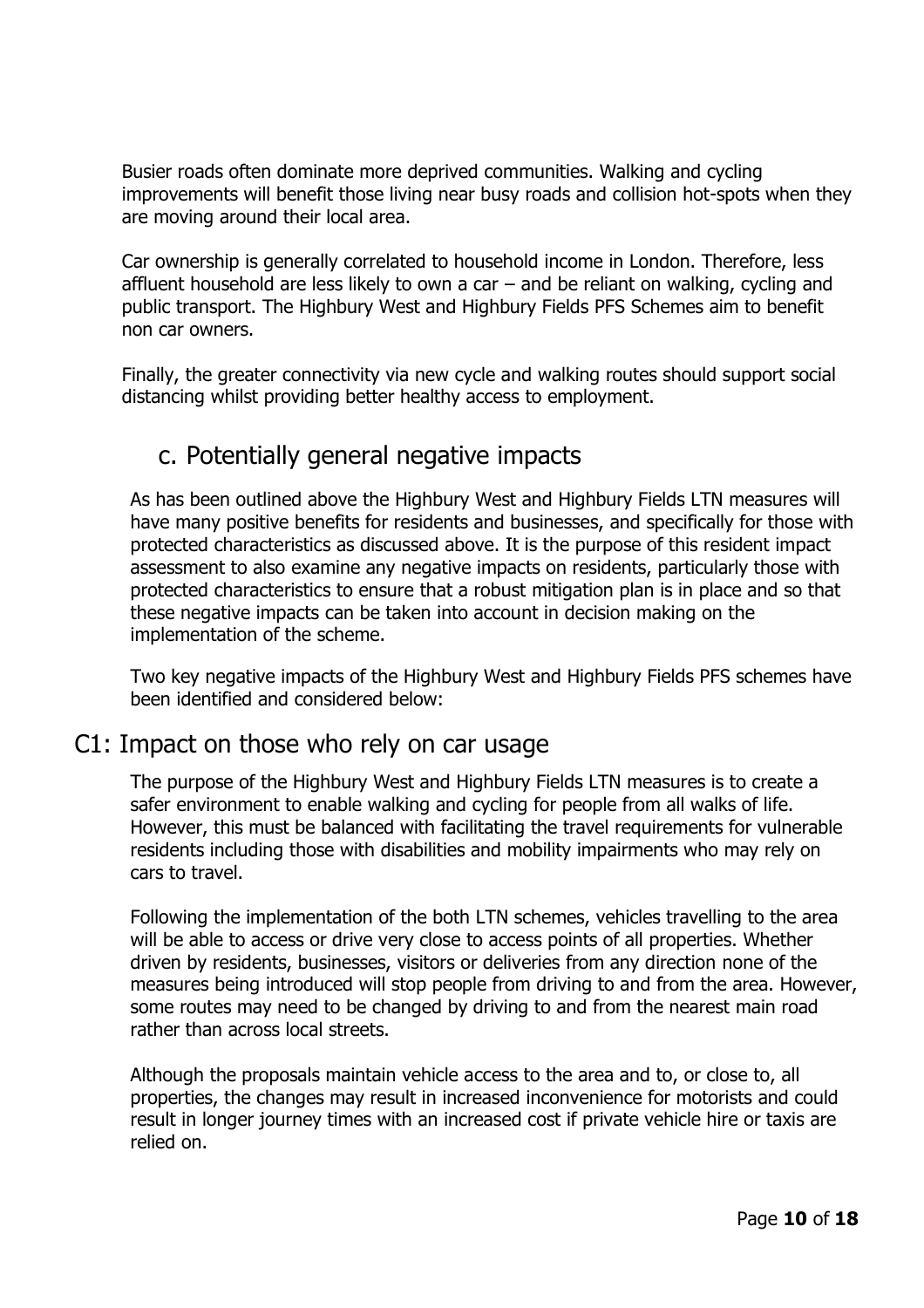It should be acknowledged that longer routes are more likely to inconvenience some older or disabled residents more than others and these specific impacts on those groups is set out below. These should be considered on balance with the positive impacts the scheme will result in for those groups and the wider population as is outlined above.

# C2: The impact of residents who may reside on the main roads surrounding the Highbury West and Highbury Fields area (Holloway Road, Hornsey Road, Blackstock Road, Highbury Grove and St. Paul's Road)

By design the Highbury West and Highbury Fields LTN schemes will restrict through routes in Highbury, which will encourage non-local journeys to take place on main road network surrounding the LTN area. In this case those roads are Holloway Road, Hornsey Road, Blackstock Road, Highbury Grove and St. Paul's Road. Over two thirds of car journeys in Islington could be walked or cycled  $-$  a shift which can become a reality when walking and cycling conditions are much improved. Although it is expected with the proposed measures that many local trips will be made by walking, cycling and scooting, rather by car, the measures could nevertheless displace traffic onto main roads, which could increase congestion, which would affect bus journey times as well as affecting air quality and community severance.

Increases in congestion, community severance and worse air quality would impact residents living on the main road network or near junctions. Increased bus journey times would have a greater impact on certain groups with protected characteristics who are more likely to use bus services, and on those who would have the most difficulty dealing with the impacts of a reduced service.

A monitoring strategy has been put in place to understand whether displacement takes place onto Islington's main roads. It is anticipated that immediately following the scheme there will be some displacement while people get used to new road layouts and identify alternative routes. If displacement has arisen as an issue, then this will trigger some of the reactive mitigation measures outlined in section 4.

In the below section these two impacts are broken down into how it may impact different groups with protect characteristics along with other potential impacts.

# d. Specific negative impacts

Some specific impacts have been identified for protected characteristic groups (corresponding to the above general impacts)

# Protected Characteristic: Age

C1: Although it will be possible to access or get very close to all addresses once the scheme has been implemented, older people may rely on private cars, private vehicles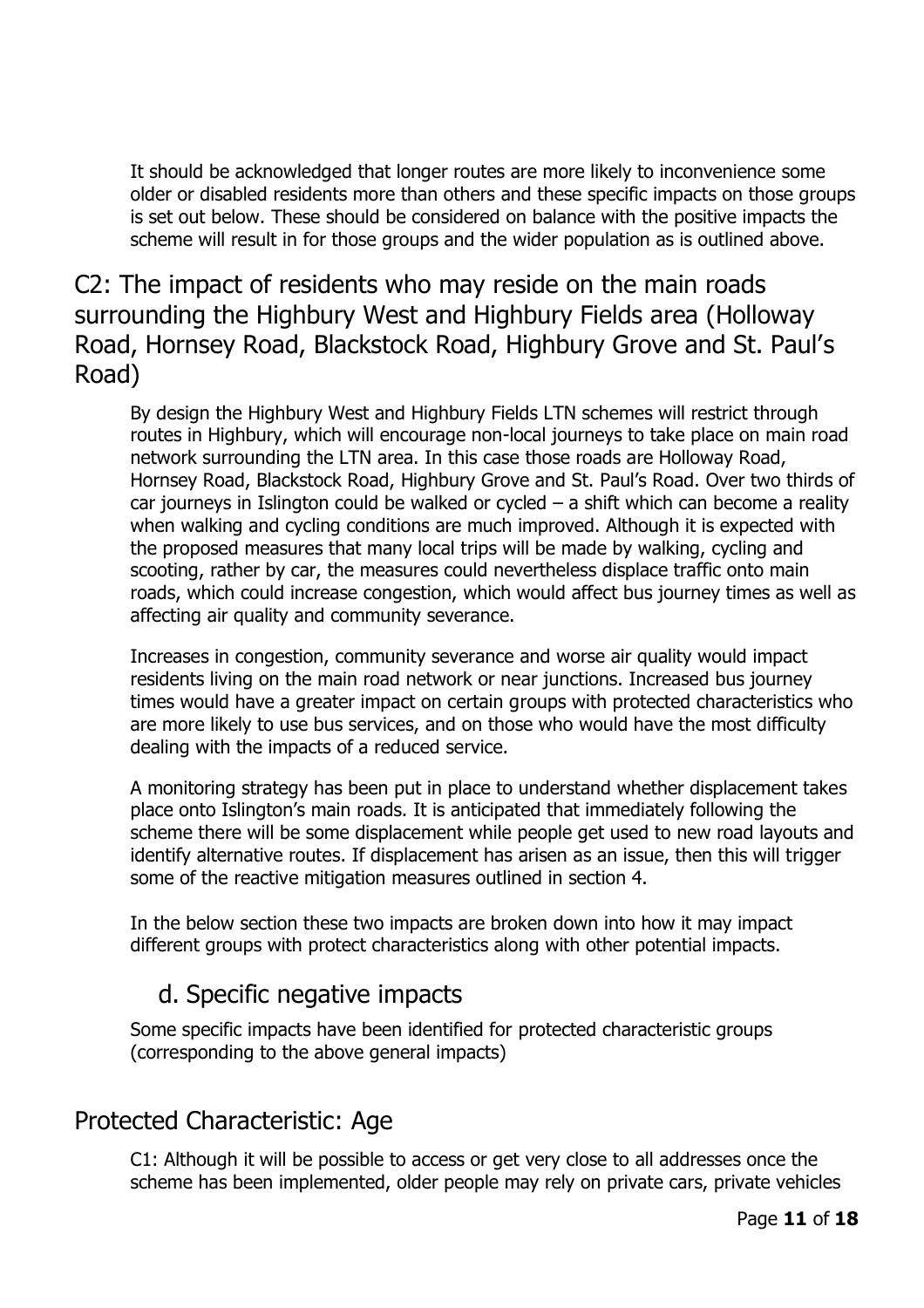for hire, or taxis more for their local trips and so may be inconvenienced by longer journeys. Longer journeys may also involve higher costs.

Other: Older and young people could be disproportionately disadvantaged by the increase in cycling and increased risk of conflict between pedestrians and cyclists if cycle infrastructure is not designed properly.

### Protected Characteristic: Disability

C1: Although it will be possible to access or get very close all addresses once the scheme has been implemented, disabled residents or visitors may rely on private cars, private vehicles for hire, or taxis more for their local trips and so may be inconvenienced by longer journeys.

Longer journeys may also involve higher costs. As referenced in the resident profile section data indicates that private cars are just one means of travel for disabled residents and therefore should be considered on balance with the benefits.

The design of this scheme has considered that because access to every address is maintained, exempting blue badge holders, taxi's or cars for hire from the camera enforced closures and the resulting increase in inconvenience does not outweigh the many benefits to all people from a decrease in through traffic in the area. Therefore, for the purposes of the Experimental Traffic Order, parking control notice tickets will apply to any vehicle going through the exemptions, though as outlined below in the Actions section this may be reviewed following statutory consultation in November 2021.

The London Taxicard Scheme offers subsidised travel in licenced taxis and private hire vehicles to London residents with serious mobility impairments or who are severely sight impaired. This could offset some of the increase in costs resulting from slightly longer routes as a result of the Highbury West and Highbury Fields LTN schemes.

C2: An increase in traffic on main roads could lead to bus delays which would disproportionately impact disabled residents who rely on the bus journeys for mobility.

Other: Disabled people could be disproportionately disadvantaged by the increase in cycling and increased risk of conflict between pedestrians and cyclists if cycle infrastructure is not designed properly.

Disabled people could also be disproportionately disadvantaged by the introduction of new street furniture and infrastructure (such as signage) which may affect their accessibility if infrastructure is not suitably positioned.

### Protected Characteristic: Gender re-assignment

No specific impacts identified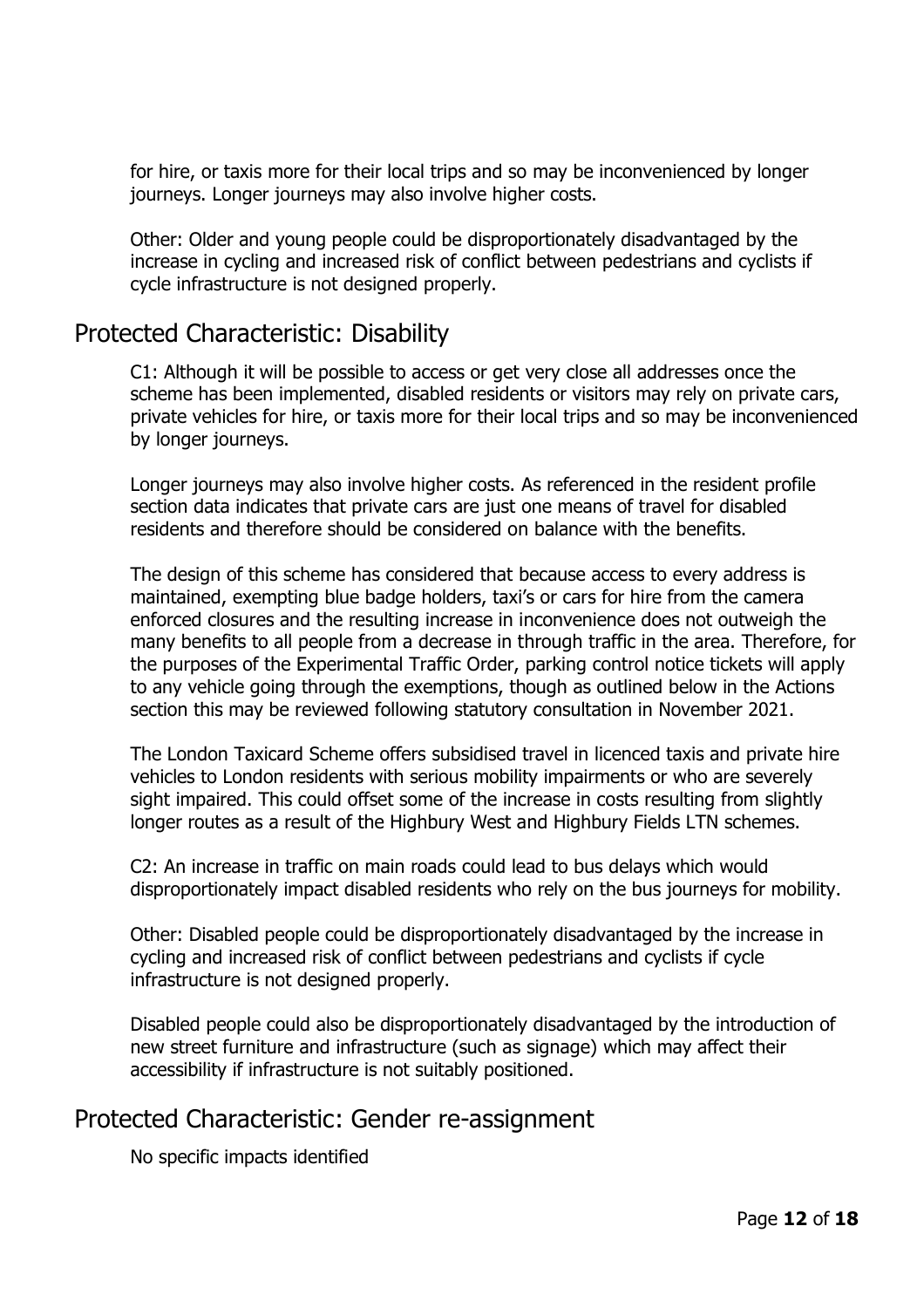# Protected Characteristic: Pregnancy and maternity

Other: Pregnant women or parents/carers with young children could be disproportionately disadvantaged by the increase in cycling if the risk of conflict between pedestrians and cyclists if new cycle infrastructure is not designed properly.

C1: Although access to or very close to all addresses is maintained as part of the scheme, pregnant women and those with young children may rely on private cars, private vehicles for hire, or taxis more for their local trips and so may be inconvenienced by longer journeys.

Longer journeys may also involve higher costs.

#### Protected Characteristic: Race

No specific impacts identified

### Protected Characteristic: Religion or belief

No specific impacts identified

### Protected Characteristic: Sex

No specific impacts identified

### Protected Characteristic: Sexual orientation

No specific impacts identified

### Protected Characteristic: Socio-economic status

Other: Purchasing and maintaining a bicycle can be prohibitively expensive, meaning people with less disposable income may be less able to own a bike than those with more disposable income. This in turn would mean they wouldn't have equal access to the new cycle infrastructure or not benefit so much from the improved cycling environment.

C2: Lower income households are more likely to use buses, which could be impacted by the displacement of traffic to main roads. Should any traffic displacement occur, it could have a disproportionally negative impact on more deprived communities, with consequences in terms of congestion, severance and air quality.

# 4.Safeguarding and Human Rights impacts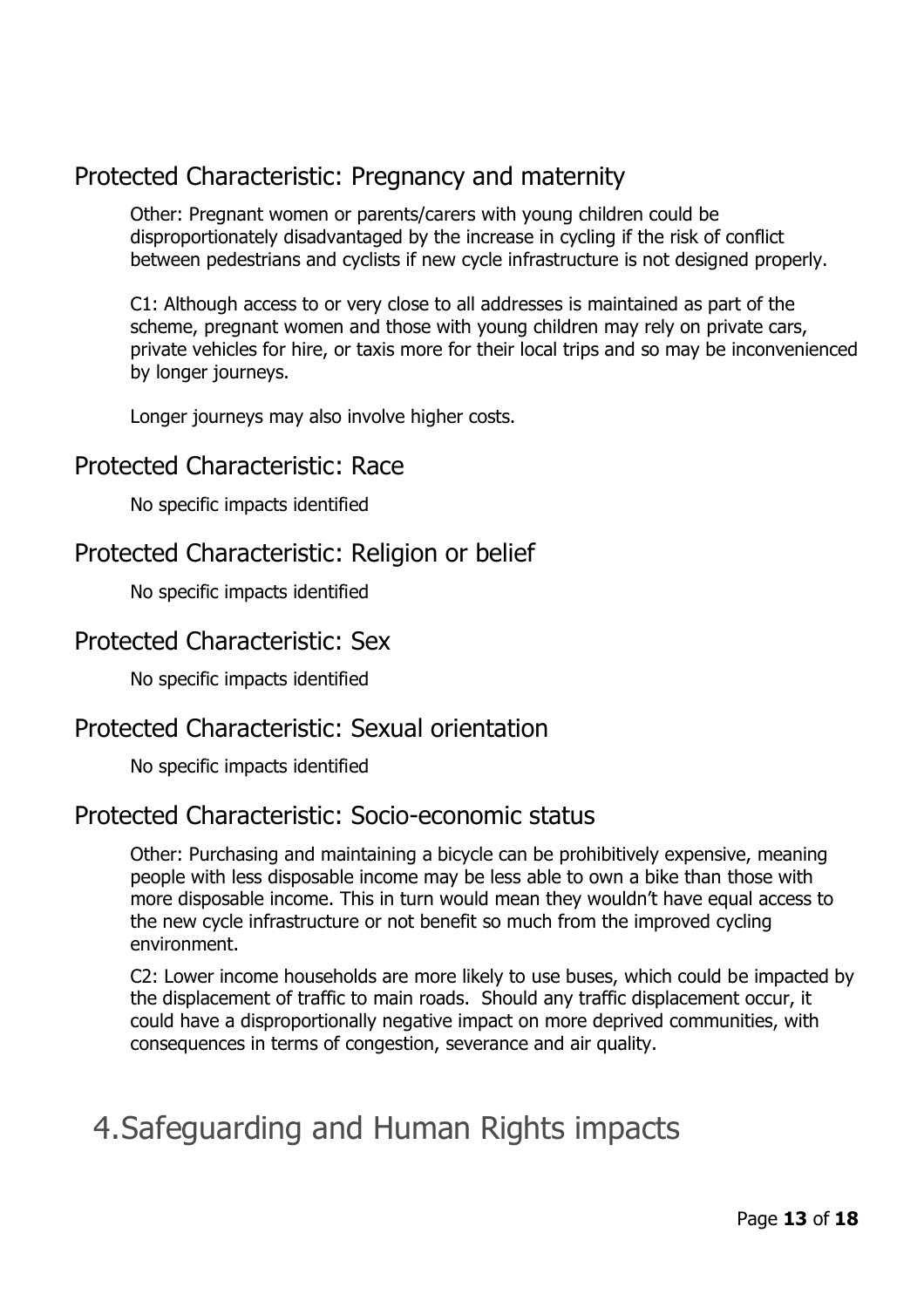# a. Safeguarding risks and Human Rights breaches

Please describe any safeguarding risks for children or vulnerable adults AND any potential human rights breaches that may occur as a result of the proposal? Please refer to section 4.8 of the guidance for more information.

No safeguarding risks for children or vulnerable adults, or human rights breaches, have been identified as likely resulting from the Highbury West and Highbury Fields LTN Schemes.

The council has considered the provisions of the Human Rights Act for potential breaches that may occur as a result of the proposal and consider that two articles are relevant:

- Article 1 of the First Protocol the protection of property; and
- Article 8 of the First Protocol the right to respect private and family life.

In relation to Article 1, some residents may no longer be able to use the most direct access to their homes. However, if the scheme is implemented, alternative access will be in place. Further, the right under Article 1 is qualified rather than absolute as it permits the deprivation of an individual's possessions or rights where it is in the public interest. The council considers the proposal to be in the public interest.

In relation to Article 8, right to respect for private and family life has a broad interpretation and extends to being in a public place if there is a reasonable expectation of privacy there. This right can be interfered with where lawful, necessary and proportionate to protect a number of other concerns including public safety and health. It is not considered that the implementation of the Highbury West and Highbury East LTNs will impede the rights to individuals to respect for private and family life either in public or on private land. Further, the scheme is proposed in order to reduce the number of vehicles on the road, which will enhance public safety and health.

If potential safeguarding and human rights risks are identified, then please contact equalities@islington.gov.uk to discuss further.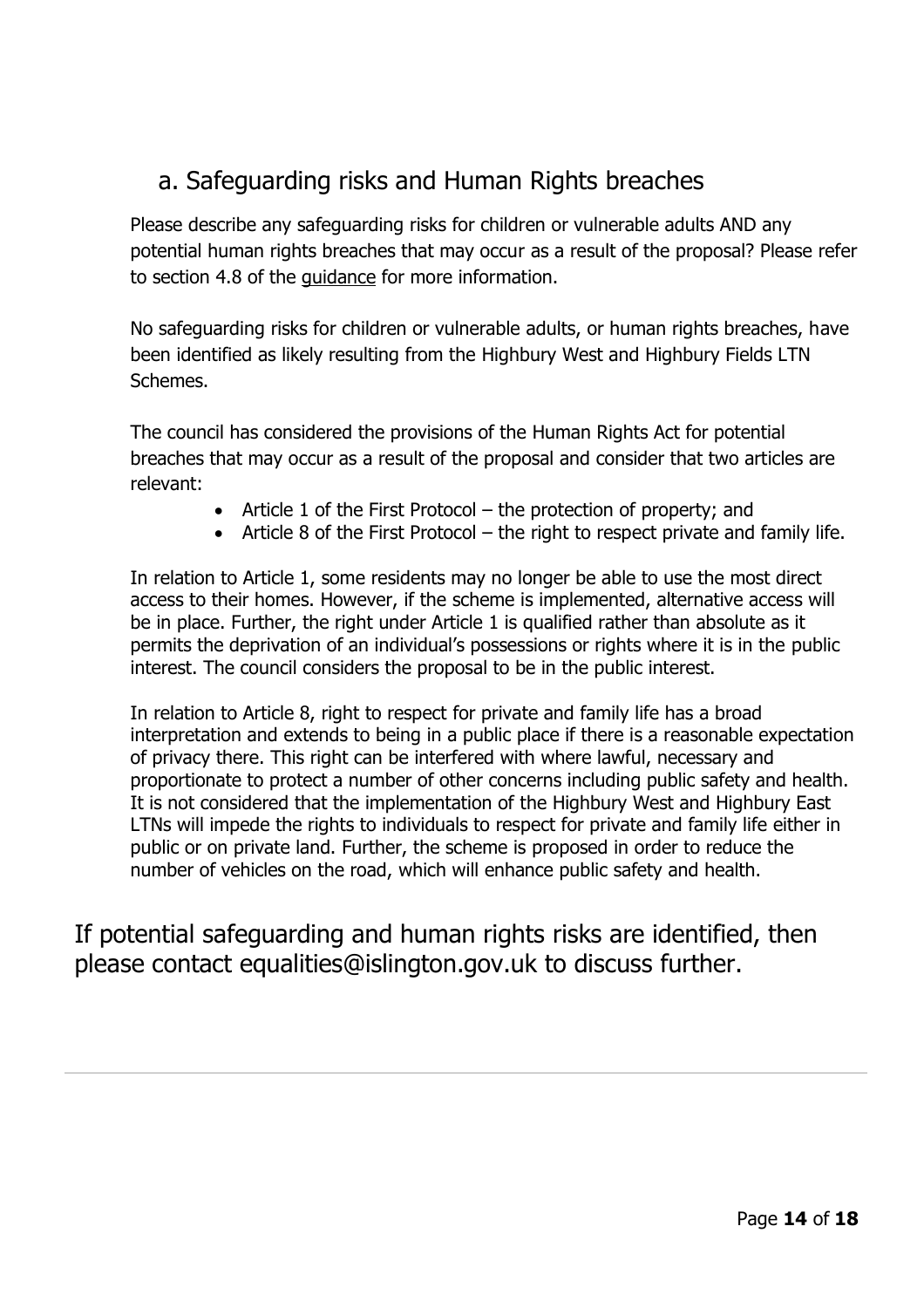# 5. Action

How will you respond to the impacts that you have identified in sections 3 and 4, or address any gaps in data or information?

| Negative Impact                                                                                                                                                                                                                      | Action                                                                                                                                                                                                                                                                                                                                                                                                                                                                                                                                                                                                                                                                                                                                                                                                                                                                                                                                                   | Responsible<br>person or<br>team | <b>Deadline</b>                                           |
|--------------------------------------------------------------------------------------------------------------------------------------------------------------------------------------------------------------------------------------|----------------------------------------------------------------------------------------------------------------------------------------------------------------------------------------------------------------------------------------------------------------------------------------------------------------------------------------------------------------------------------------------------------------------------------------------------------------------------------------------------------------------------------------------------------------------------------------------------------------------------------------------------------------------------------------------------------------------------------------------------------------------------------------------------------------------------------------------------------------------------------------------------------------------------------------------------------|----------------------------------|-----------------------------------------------------------|
| C1: More inconvenient car<br>trips<br>More costly trips if taxis or<br>private hire vehicles are<br>relied on for some people<br>falling into protected<br>characteristics groups such<br>as age, disability and<br>parental status. | The project team will undertake<br>pre-consultation engagement with<br>groups representing those with<br>specific mobility needs who may<br>be negatively impacted by the<br>measures as has been outlined<br>above. This is in order to<br>understand impacts and develop<br>mitigation actions if considered<br>required. The pre-consultation<br>engagement strategy for these<br>groups will be approved by the<br>Head of Service in consultation<br>with the Executive Member for the<br>Environment and Transport.<br>As part of the public consultation<br>taking place during November<br>2021 the team will proactively<br>engage with groups representing<br>those with specific mobility needs<br>in the Highbury West and<br>Highbury Fields LTN areas to<br>ensure to ensure that the interests<br>and concerns of these groups is<br>represented, understood and<br>considered in deciding to transition<br>to a permanent traffic order. | Transport<br>Planning            | Pre-<br>consultation<br>engagement<br>before July<br>2021 |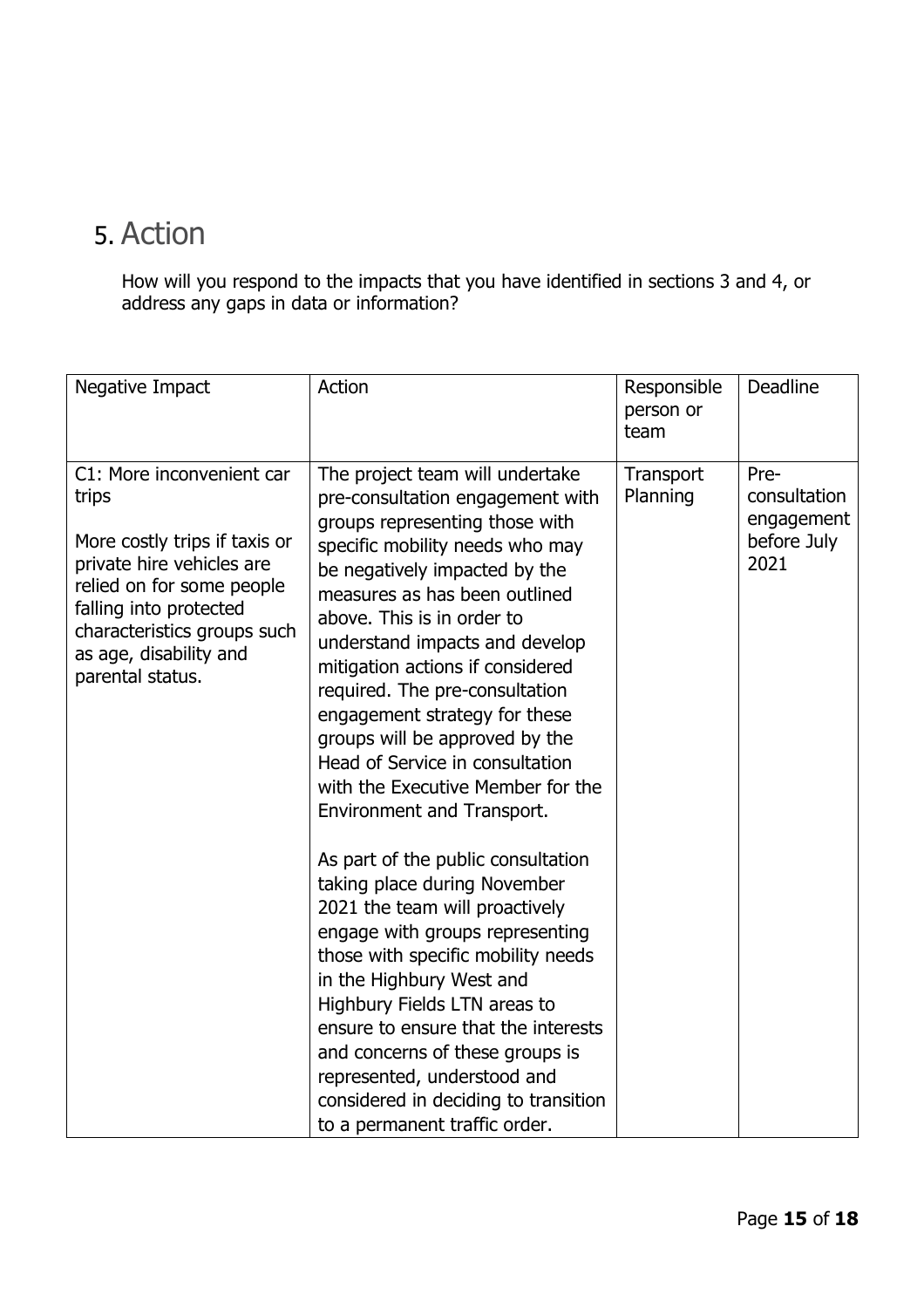| Negative Impact                                                                                                                                                        | Action                                                                                                                                                                                                                                                                                                                                                                                                                                                                                                                                                                                                                  | Responsible<br>person or<br>team                                               | Deadline                                                                                                      |
|------------------------------------------------------------------------------------------------------------------------------------------------------------------------|-------------------------------------------------------------------------------------------------------------------------------------------------------------------------------------------------------------------------------------------------------------------------------------------------------------------------------------------------------------------------------------------------------------------------------------------------------------------------------------------------------------------------------------------------------------------------------------------------------------------------|--------------------------------------------------------------------------------|---------------------------------------------------------------------------------------------------------------|
| C2: Main roads impact<br>Possible increase of bus<br>journey times which would<br>impact on older, disabled<br>or lower income residents<br>disproportionately.        | A robust and comprehensive<br>monitoring strategy will be put in<br>place to gather data on the<br>displacement impacts on main<br>roads. This data will be considered<br>carefully in deciding to transition<br>to a permanent traffic order<br>If required and informed by<br>monitoring data, the Council will<br>work with TfL to identify bus<br>priority corridors to improve bus<br>journey times. Bus priority<br>schemes will be implemented in<br>consultation with TfL to protect<br>bus journey times if data<br>demonstrates that there are<br>increased delays in bus journeys<br>for a sustained period. | Transport<br>Planning<br>Transport<br>for London<br>Traffic and<br>Engineering | May 2022<br>for $18$<br>month<br>monitoring<br>data.<br>December<br>2022 for<br>bus<br>mitigation<br>schemes. |
| C2: Main roads impact<br>Possible increasing in air<br>pollution on the main roads<br>which would impact<br>disproportionately on<br>residents living on main<br>roads | A robust and comprehensive<br>monitoring strategy will be put in<br>place to gather data on the<br>displacement impacts on main<br>roads including air quality data<br>where possible. This data will be<br>considered carefully in deciding to<br>transition to a permanent traffic<br>order.<br>Air quality schemes are being<br>rolled out in parallel, for instance<br>the installation of Electric Vehicle<br>Charging Points, School Streets<br>and the Ultra-Low Emission Zone<br>extension will take effect in<br>October 2021.                                                                                 | Transport<br>Planning<br>Air quality<br>Team<br>Traffic and<br>engineering     | May 2022<br>for $18$<br>month<br>monitoring<br>data.<br>Air quality<br>schemes roll<br>out is<br>ongoing      |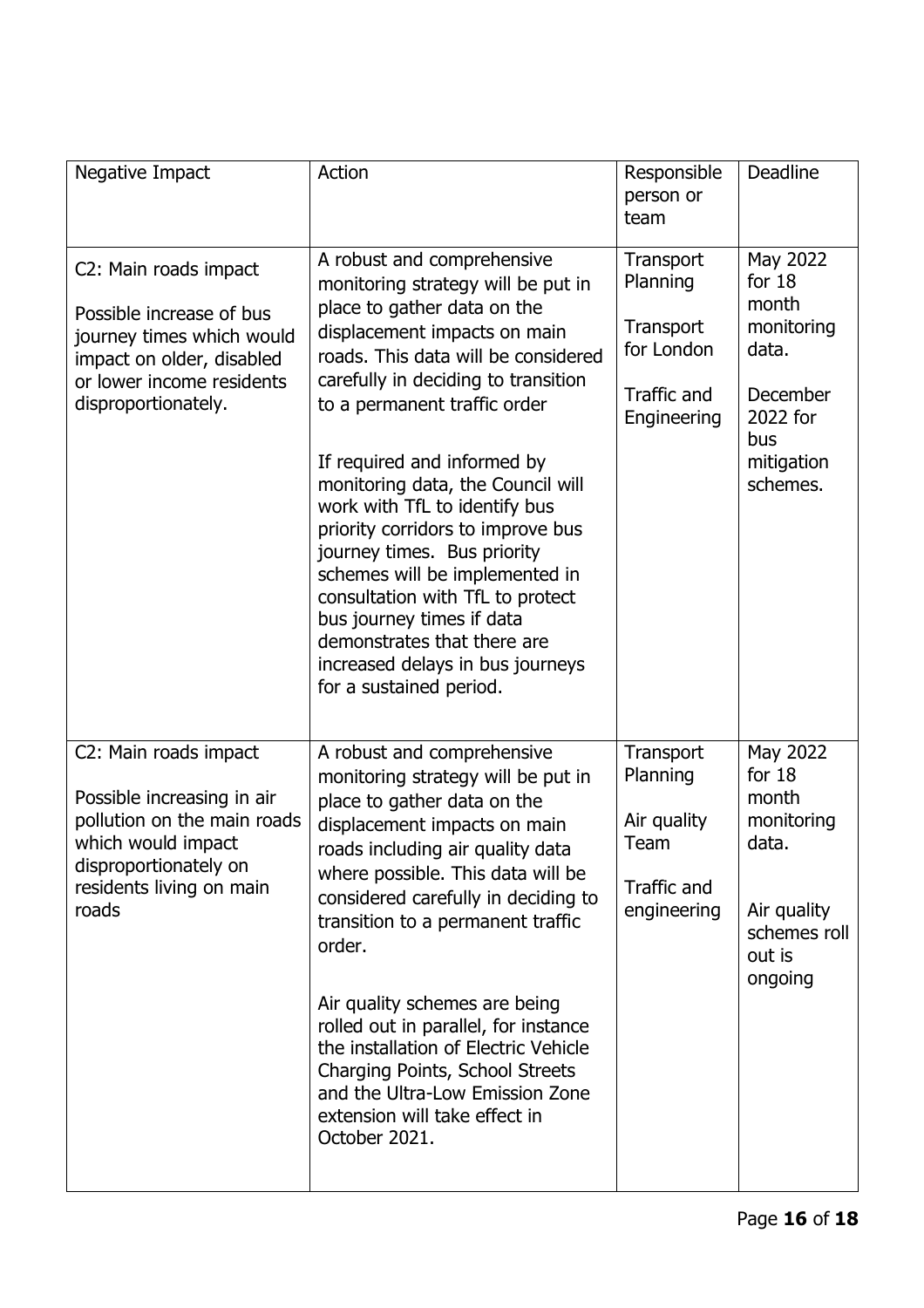| Negative Impact                                                                                                                                                                                                                                                                                                           | Action                                                                                                                                                                                                                                                                                                                                                                                                                                                                                                                                                                                 | Responsible<br>person or<br>team                                      | <b>Deadline</b>  |
|---------------------------------------------------------------------------------------------------------------------------------------------------------------------------------------------------------------------------------------------------------------------------------------------------------------------------|----------------------------------------------------------------------------------------------------------------------------------------------------------------------------------------------------------------------------------------------------------------------------------------------------------------------------------------------------------------------------------------------------------------------------------------------------------------------------------------------------------------------------------------------------------------------------------------|-----------------------------------------------------------------------|------------------|
| Other:<br>Older and young people<br>could be disproportionately<br>disadvantaged by the<br>increase in cycling and<br>increased risk of conflict<br>between pedestrians and<br>cyclists if cycle<br>infrastructure is not<br>designed properly.                                                                           | Potential conflict to be designed<br>out, and a focus on legibility, all<br>designs for Highbury West and<br>Highbury Fields LTN schemes have<br>been reviewed by an inclusive<br>design officer<br>The engagement with disabled<br>groups outlined will also identify if<br>there are outstanding issues with<br>regards to risks of conflict between<br>pedestrians and cyclists.<br>All cycle infrastructure should be<br>designed for residents from all<br>walks of life, so that cycling is an<br>accessible option regardless of<br>age, disability or types of cycles<br>used. | Transport<br>Planning,<br>Traffic &<br>Parking                        | November<br>2021 |
| Other:<br>Purchasing and<br>maintaining a cycle can be<br>prohibitively expensive,<br>meaning people with less<br>disposable income may be<br>less able to own a cycle<br>than those with more<br>disposable income. This in<br>turn would mean they<br>wouldn't have equal access<br>to the new cycle<br>infrastructure. | The Council has a programme to<br>help with the affordability of<br>maintaining and securely storing<br>cycles and although cycle hire<br>does provide some affordable<br>access to cycling, the pricing<br>mechanism favours those who can<br>afford greater one-off payments<br>for passes, for example. Islington's<br>'Try before you bike' scheme helps<br>people purchase a new bicycle<br>with monthly payments $(E20$ for<br>adult bike, £10 for children), with<br>the option of returning the bicycle<br>and stopping payments if they<br>choose to.                         | Housing,<br>Community<br>development<br>and<br>transport<br>planning. | On going         |